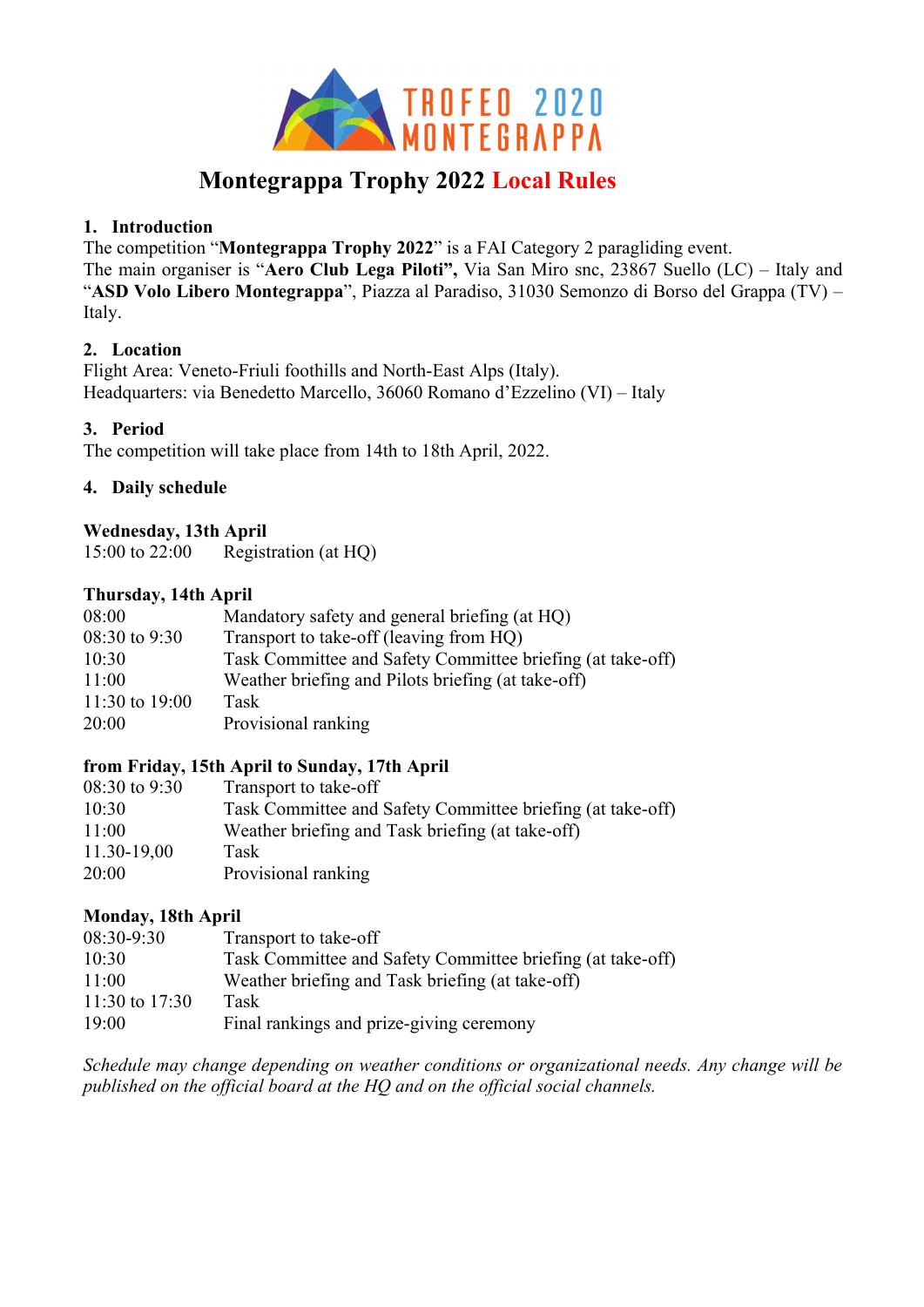#### **5. Validation and rankings**

The competition will assign the title of "Montegrappa Trophy 2022" Champion, with at least 1 (one) valid task.

The following categories will be ranked:

- $\checkmark$  OVERALL
- $\checkmark$  SERIAL (with at least 10 participants)
- $\checkmark$  SPORT (with at least 10 participants)
- $\checkmark$  WOMEN (with at least 5 participants)

# OVERALL

Reserved to pilots flying paragliders certified EN B, EN C, EN D, CCC or DHV/LTF 2/ 2-3. In case of double certification, the more restrictive one will be considered.

# SERIAL

Reserved to pilots flying certified EN B, EN C, EN D or DHV/LTF 2/2-3. In case of double certification, the more restrictive one will be considered.

# SPORT

Reserved to pilots flying certified EN B, EN C or DHV/LTF 2. In case of double certification, the more restrictive one will be considered.

# **6. Participants and selection**

The maximum number of participants admitted to the competition is 150:

- $\checkmark$  140 places will be assigned to pilots selected according to the FAI WPRS ranking system (reference date January 31, 2022)\*;
- $\checkmark$  7 wild cards, assigned by the organizers;
- $\checkmark$  3 wild cards, assigned by the Italian Team Leader.

(\*) **In compliance with the Italian National Sporting Code 2020 (app. B.3)**, in the first selection round the 40% of the available places will be guaranteed to Italian pilots and the selection will be made following the Italian Overall Ranking (reference date 31th October, 2021).

If an Italian pilot renounces or does not pay the entry fee within the established deadline, his/her place will be reassigned to another pilot, selected according to the FAI WPRS ranking system.

10 places will be assigned to women.

In case of equal rankings, priority will be given to the first pilot who made the pre-registration. Registration to the competition becomes effective only after the entry fees payment, which has to be

done within 6 days from the confirmation date. Confirmation will be sent to pilots by email and published in the list of confirmed participants. Pilots who won't pay within the payment deadline, will be moved at the bottom of the selection list.

Organizers have the right to not accept the registration of pilots considered not eligible for safety reasons or in case the compliance with legal requirements cannot be verified.

# **7. Registration**

Pre-registrations can be done only through the web site https://airtribune.com, from 17th January 2022 to 13th February 2022.

The list of confirmed pilots will be published within 18th February 2022.

Only pre-registered pilots with a valid FAI licence will be accepted.

A valid third-party Insurance is mandatory.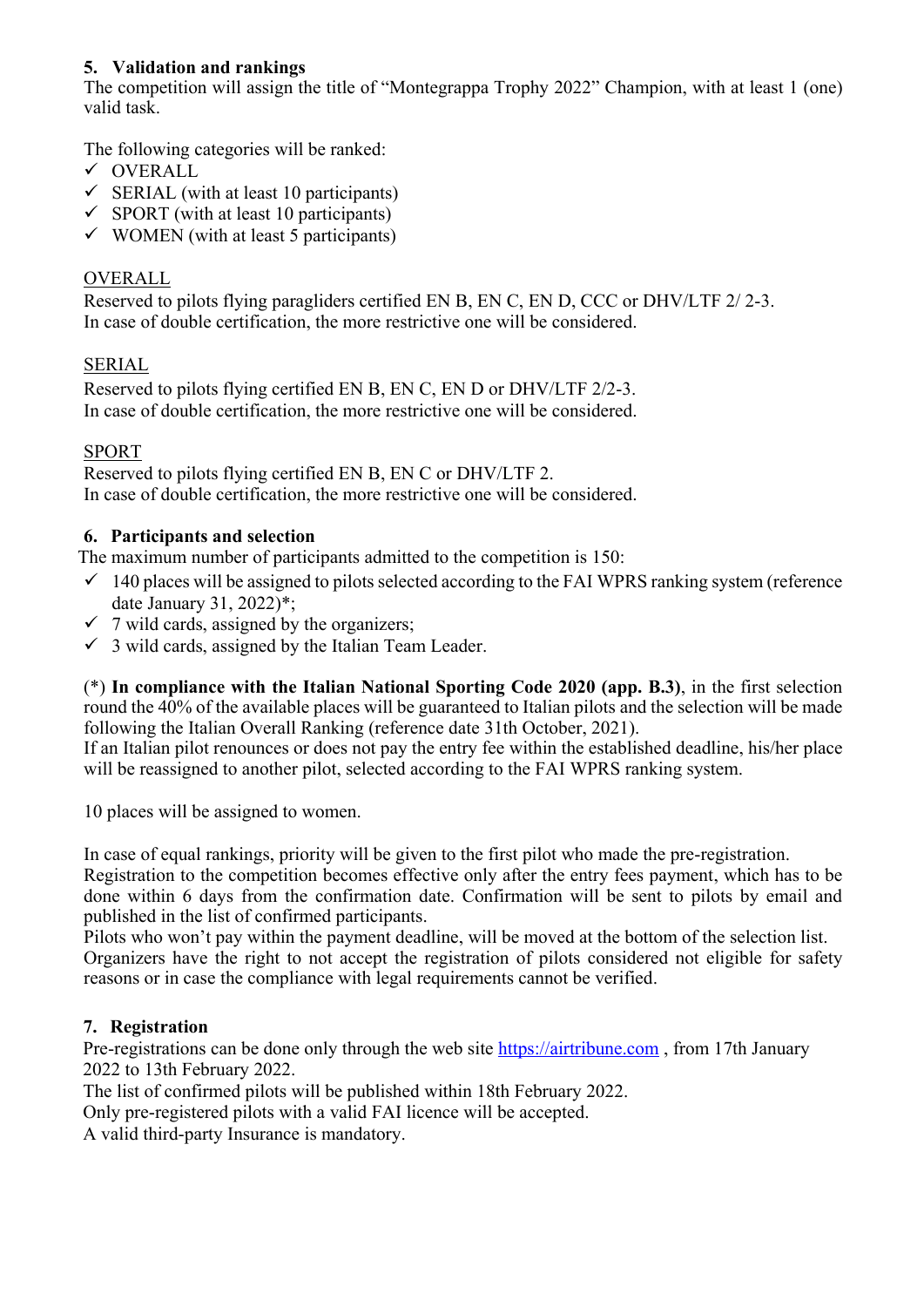# **8. Entry fee and payment**

The entry fee is  $\in$  250.00, including:

- $\checkmark$  Transport to take-off each competition day
- $\checkmark$  Retrieval each competition day
- $\checkmark$  Emergency service, ambulance and doctor each competition day
- $\checkmark$  Live tracking
- $\checkmark$  Packed-lunch each competition day
- $\checkmark$  Gadgets
- $\checkmark$  Flycard with a 14 days validity (08/04/2022 24/04/2022)
- $\checkmark$  Awards and Prizes for the winner

Paid entry fees will not be returned for any reason or for any claim.

In case of no valid task, organizers will return part of the entry fee to each confirmed pilot (minimum amount  $\epsilon$  50.00 – maximum amount  $\epsilon$  150.00, depending on the expenses afforded by the organizers). The entry fee must be paid within 6 days from the confirmation (received by email), by bank transfer. The payment receipt must be sent to the following email address:  $para@trofeomontegrappa.it$ An additional fee of  $\epsilon$ 40,00 will be charged in case of late payment.

#### **9. Awards and Prizes**

Winners must be present at the awards ceremony to collect the prize.

Proxies are not accepted. Prizes not claimed will remain at the organization.

#### **10. Complaints**

Any complaints must be written in English and submitted to the Meet Director before 9.00 a.m. on the day following publication of the provisional results or within 30 minutes from the publication of the final general results.

A deposit of  $\epsilon$  50.00 is requested to present the complaint. If it is rejected, the deposit will not be returned.

#### **11. Headquarters and Registration**

The Headquarters will be set up in: via Benedetto Marcello, 36060 Romano d'Ezzelino (VI), Italy. The registration fulfillments will take place on 13th April, from 15.00 to 22.00.

The mandatory Safety and General Briefing will be held at the HQ on Thursday, 14th April at 8.00 a.m.

The following MANDATORY documents must be submitted upon registration:

- $\checkmark$  Pilots's National Flight Licence
- $\checkmark$  FAI Licence
- $\checkmark$  Receipt of entry fee payment
- $\checkmark$  Third-Parties Insurance (in compliance with FAI rules)

#### Note: All documents must be valid

In case of delay, call +393515030862

#### **12. Participation requirements**

Valid pilot's national flight licence and valid FAI sporting licence.

Medical insurance covering paragliding (proof will be checked at registration).

Third party liability insurance covering paragliding (proof will be checked at registration).

Unmodified and certified helmet (EN 966 or EN 1077), harness (EN 1651), paraglider (EN 926/2 EN926/1), rescue parachute, LPD/VHF radio and mobile phone enabled to voice and data traffic in Italy. Gliders must have valid proof of airworthiness (valid technical check if gliders is older than 2 years) and must be flown within the certified weight range!